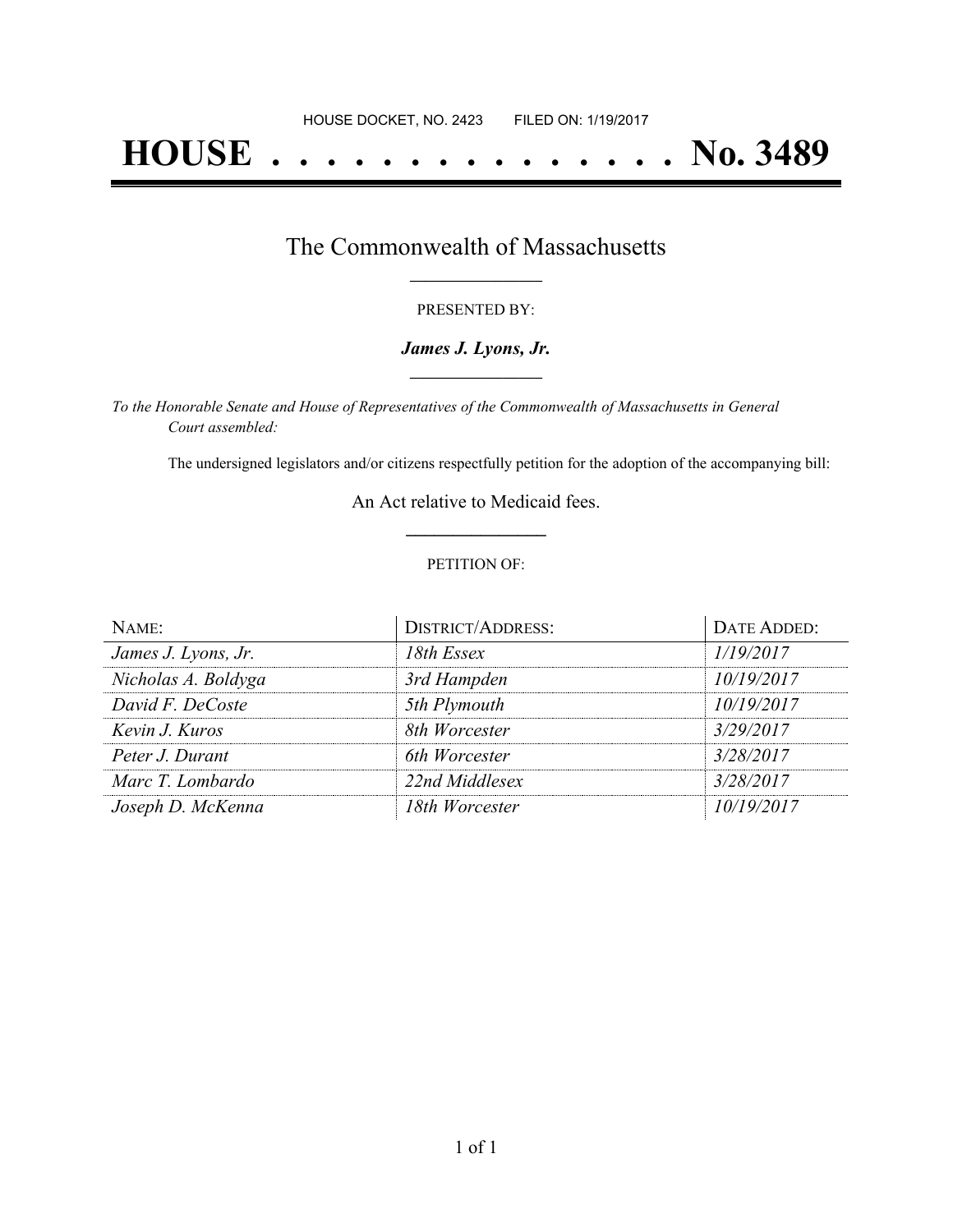# **HOUSE . . . . . . . . . . . . . . . No. 3489**

By Mr. Lyons of Andover, a petition (accompanied by bill, House, No. 3489) of James J. Lyons, Jr., and others relative to Medicaid fees. Health Care Financing.

### The Commonwealth of Massachusetts

**In the One Hundred and Ninetieth General Court (2017-2018) \_\_\_\_\_\_\_\_\_\_\_\_\_\_\_**

**\_\_\_\_\_\_\_\_\_\_\_\_\_\_\_**

An Act relative to Medicaid fees.

Be it enacted by the Senate and House of Representatives in General Court assembled, and by the authority *of the same, as follows:*

| $\mathbf{1}$   | SECTION 1. Section 9A of chapter 118E of the General Laws, as appearing in the 2014                 |
|----------------|-----------------------------------------------------------------------------------------------------|
| 2              | Official Edition, is hereby amended by inserting after paragraph (8) the following paragraph:-      |
| 3              | $(8 \frac{1}{2})$ In addition to premiums and copayments established by paragraph (8), the division |
| $\overline{4}$ | shall establish a fee on each MassHealth health insurance plan to be paid by the beneficiary        |
| 5              | household, except a beneficiary household with an income equal to or less than the federal          |
| 6              | poverty level.                                                                                      |
| 7              | The fee due pursuant to this section shall be assessed on sliding scale commensurate with           |
| 8              | beneficiary household income levels; provided, that the total amount that shall be collected by     |
| 9              | the division from all beneficiaries, except beneficiaries with an income equal to or less than the  |
| 10             | federal poverty level shall be an amount equal to the number of MassHealth beneficiaries with an    |
| 11             | income above the federal poverty level multiplied by \$2,000.                                       |
|                |                                                                                                     |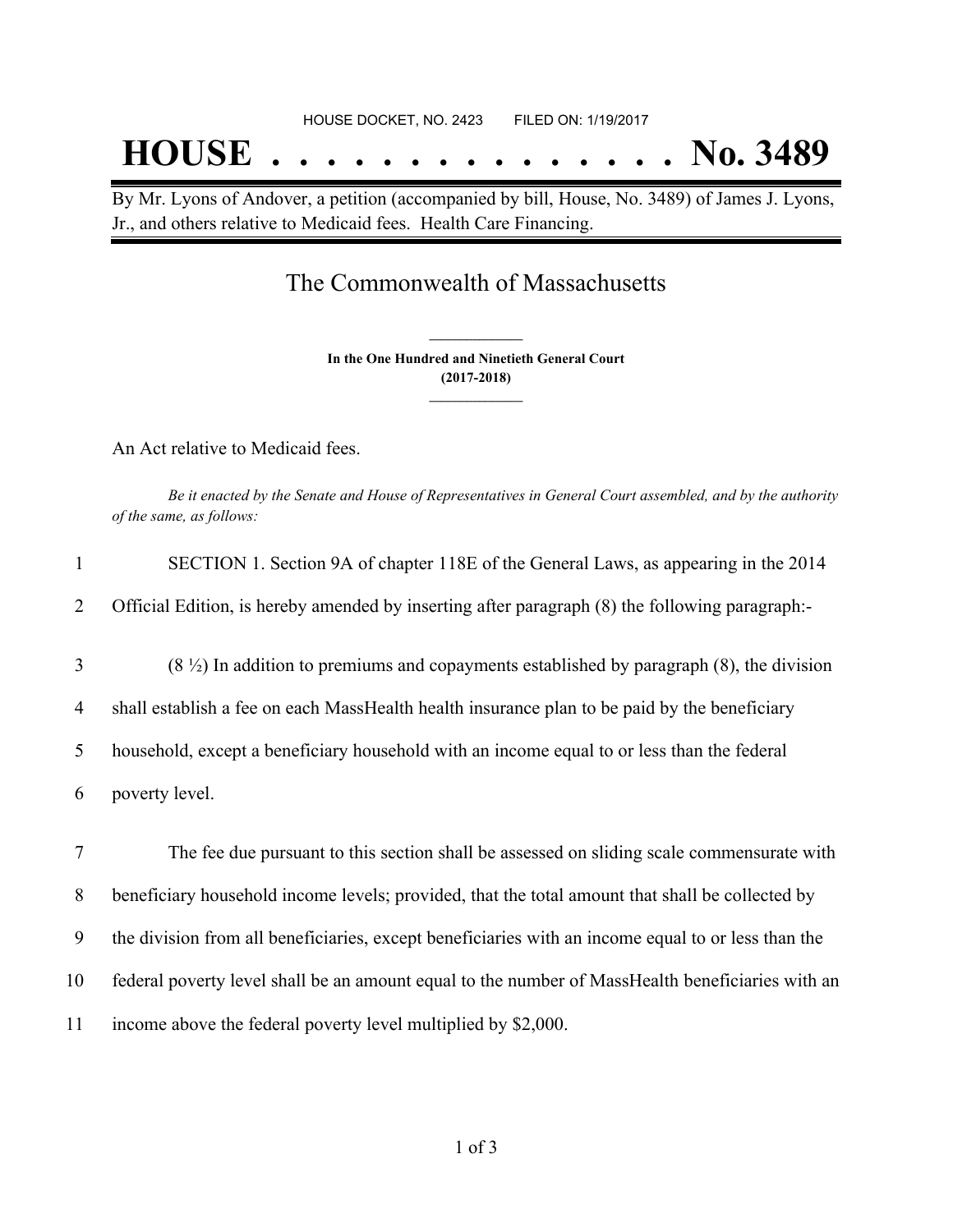The division shall calculate the fee due from each beneficiary household by creating 6 beneficiary household income levels: (i) beneficiary households with an income greater than the federal poverty level but less than 133 per cent of the federal poverty level; (ii) beneficiary households with an income not less than 133 per cent of the federal poverty level but less than 150 per cent of the federal poverty level; (iii) beneficiary households with an income not less than 150 per cent of the federal poverty level but less than 200 per cent of the federal poverty level; (iv) beneficiary households with an income not less than 200 per cent of the federal poverty level but less than 300 per cent of the federal poverty level; (v) beneficiary households with an income not less than 300 per cent of the federal poverty level but less than 400 per cent of the federal poverty level; and (vi) beneficiary households with an income not less than 400 per 22 cent of the federal poverty level.

 SECTION 2. Said chapter 118E is hereby further amended by adding the following section:-

 Section 78. On or before March 30 of each year, the secretary shall apply to the federal Centers for Medicare and Medicaid Services for a waiver or amendment to a current waiver pursuant to section 1115 of the federal Social Security Act, 42 USC Section 1315, to allow the commonwealth to require the following: (a) no employee who is offered subsidized health insurance coverage by his employer shall be eligible for any healthcare program funded by the commonwealth; and (b) to institute a work requirement for all able-bodied adults receiving any health care services funded by the commonwealth. The work requirement shall: (1) require an eligible person to: (i) become employed, (ii) actively seek employment, which would be verified by the division, or (iii) attend a job training program; (2) require an eligible person to verify on a monthly basis compliance with requirements of subdivision (1) of this paragraph and any change

of 3